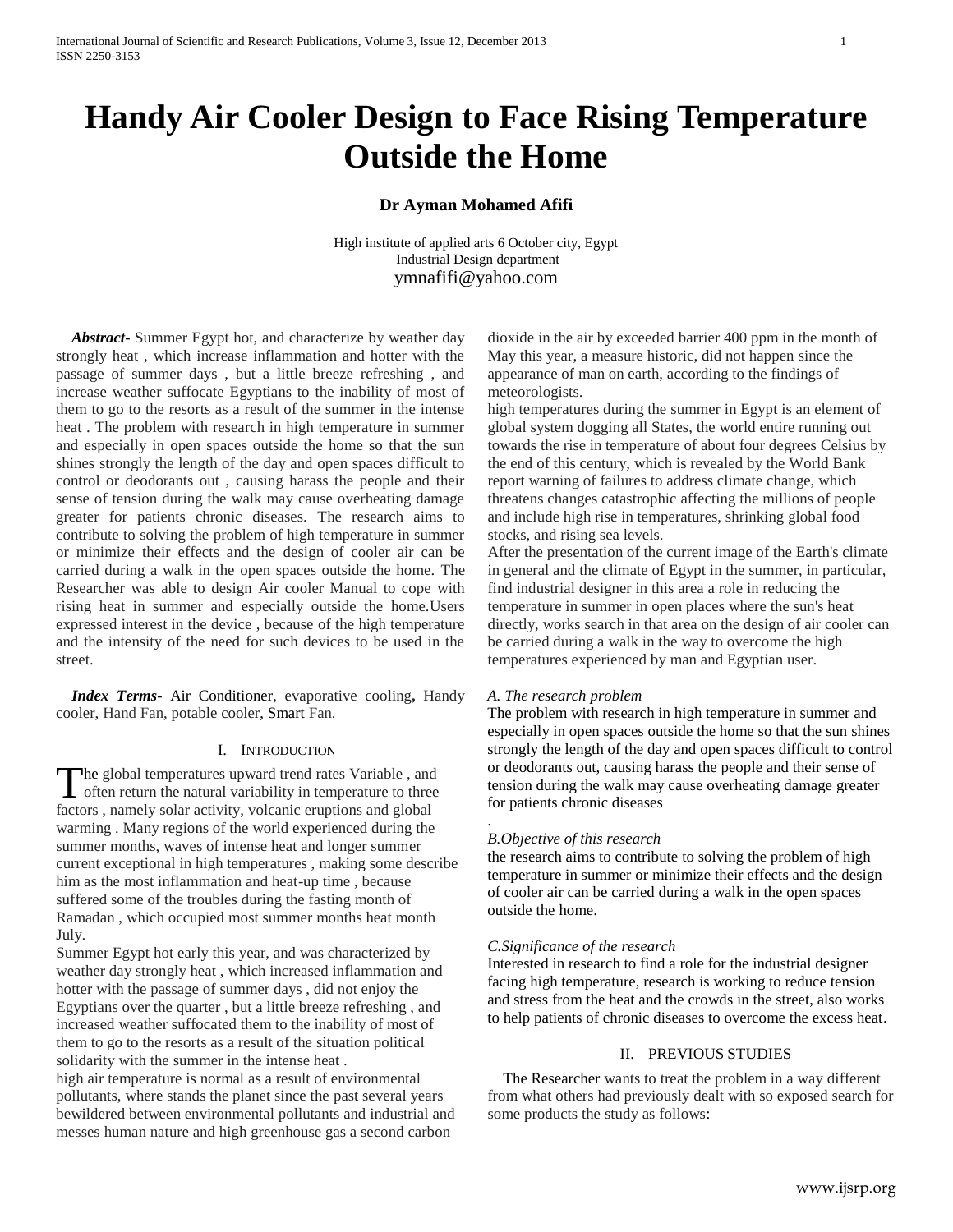International Journal of Scientific and Research Publications, Volume 3, Issue 12, December 2013 2 ISSN 2250-3153

### *A. Handy Cooler Small Fan*

The original patented handy cooler, the world's first hand held Personal air cooler

This is the authentic Handy Cooler. Featuring efficient & compact design, precision-fit components, and sturdy construction, the Handy Cooler allows user to enjoy him in comfort no matter what temperature conditions have to deal with as shown in figure (1).



Figure 2 .showing Handy Cooler Small Fan internal components

Air cooling process delivers cool air up to 30°F cooler than ambient environment. Quick and easy setup. Wet the cooling filter.

Similar to large air cooling units and swamp coolers, the Handy Cooler utilizes the principles of 'evaporative cooling. To activate the air cooler, we simply need to wet the included cellulose cooling filter and Handy Cooler will do the rest.

The turbine draws air through the moistened filter, directing the air cool onto you. The process transforms uncomfortable hot air into a cool breeze (up to 30°F cooler) that refreshes and satisfies us.

The cooling performance may not be as powerful as compressor based air conditioners, but if we are looking for a lightweight and portable solution to take around anywhere, evaporative cooling is the only option.

Special care was taken to ensure that the Handy Cooler design looks as good as it performs. The ergonomic grip is comfortable to use all day in hand held mode, with a special texture for improved sensation, the padded hand strap keeps the unit secure and prevents slippage as shown in figure (3). The high quality plastics used are strong for durability, while maintaining lightweight properties to prevent fatigue. We designed this to encourage to take Handy Cooler with you wherever you need it , carry it easily in a purse or sports bag while on the go. Unlike knockoff imitations, Handy Cooler's precision components ensure proper function. In contrast to the knockoff replicas, our cellulose cooling filter is designed to fit tightly in its casing without any gaps that may cause air leakage or reduced cooling capability. Our cellulose cooling filters are treated with an anti bacterial compound to ensure our health when using the device. Filter replacements are shrinking wrapped to guarantee freshness and unmatched quality.

This is not a misting fan, neither we nor our clothing will get wet. No pumping is required, Handy Cooler is fully automatic.

Figure 1.shwing Handy Cooler Small Fan We can use it at home, at school, in the office, at sporting events,

on trips – Handy Cooler can go wherever you need a breeze of cool, refreshing air specification as follow and as shown in figure (2):

- 1) 15 knot breeze cools air up to 30°F (subject to ambient temperature and humidity)
- 2) 30dB whisper-soft turbine is quiet, appropriate for sleep or office use.
- 3) Just add water to activate patented air conditioning feature.
- 4) Exceptionally versatile use hand-held, desktop, attach to any surface; airflow adjustable through 90 degrees.
- 5) Runs on 4 AA batteries or USB connection.
- 6) 1-year manufacturer's warranty.
- 7) Available in stylish black, blue, or pink.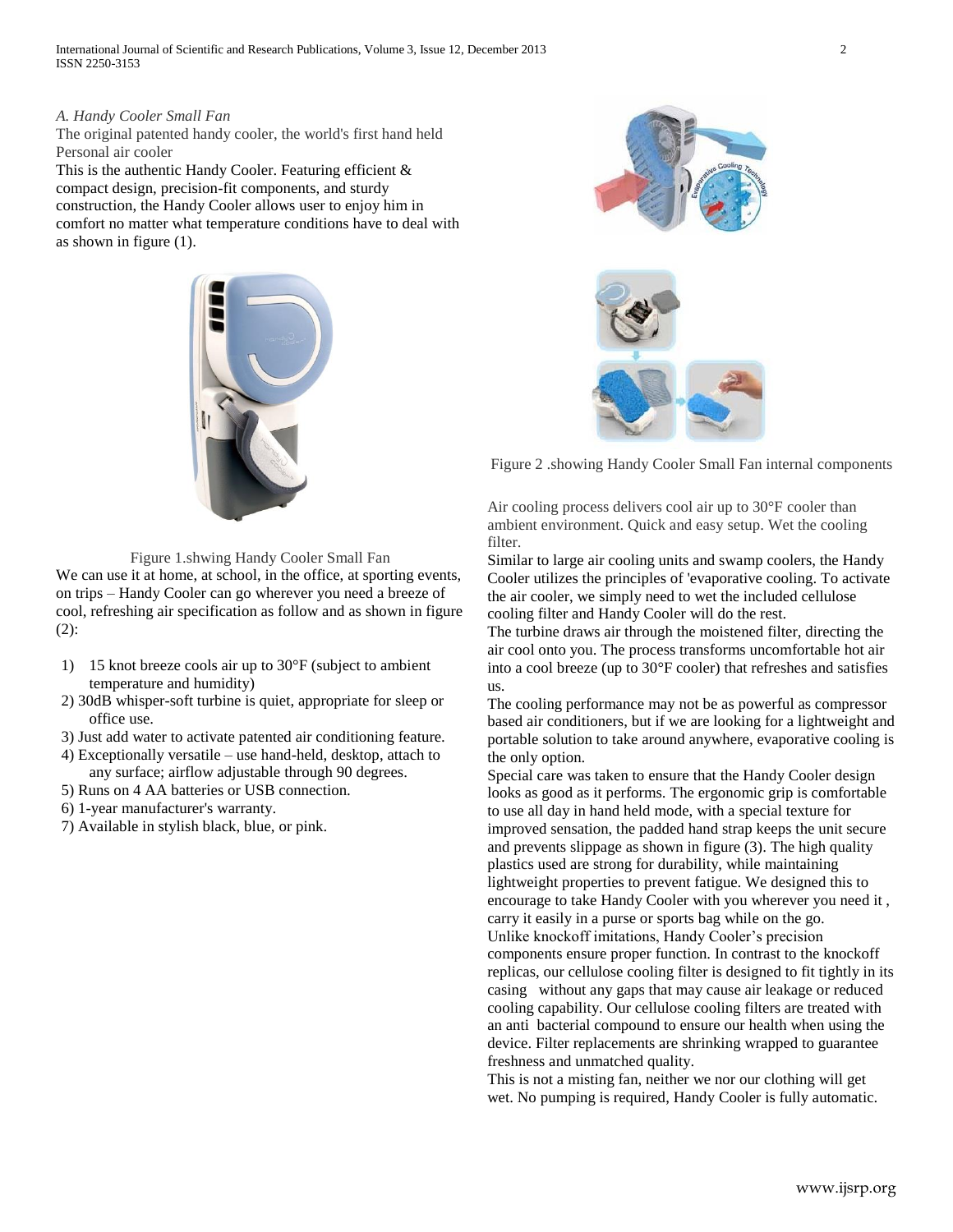

Figure 3.showing Handy Cooler Small Fan outdoor using

# *B.Smart Led Hand Fan with Flash Words*

Programmable message fan

will keep us cool while we are watching amazing logo flashing light patterns LED mini fan with customers' flashing logos . Logo flashing mini fans have soft flexible fan blades with embed ded LED when the hand

held fan is turned on, it not only keeps us cool but the LED on fa n blades make amazing logo light patterns in air sure to be a hit for concerts, fireworks display vendors,

dance and events ,colors: black, yellow, red, blue, green, silver, I mprint area: 1 x 1" mini led message fan as shown in figure (4).

7 led lights also can have customized message can printing logo LED holiday decoration, mood light, Christmas lighting ,Christmas gift ,LED gifts ,Electronic Gifts ,flashing glass ,promotion gift ,promotional gift ,glassware ,drink ware ,flashing juice cup.



Figure 4 .showing smart hand fan

### *C.Mini Air Conditioner*

We must be wondering what this little air conditioner can do for us. We do not have to worry about extreme heat when we are out relaxing in a tropical island or simply lounging around at home. The conditioners deliver a cool breeze even in the hottest conditions. The 30 degree Fahrenheit cooling system makes sure that we do not sweat ceaselessly in the hottest weather. The creates mini air conditioner cool breeze we need to be able to relax wherever we are. The conditioners cooling performance may not be as powerful as compressor based air conditioners, but if we are looking for a lightweight and portable solution to take around anywhere, evaporative cooling is the only option as shown in figure  $(5)$ .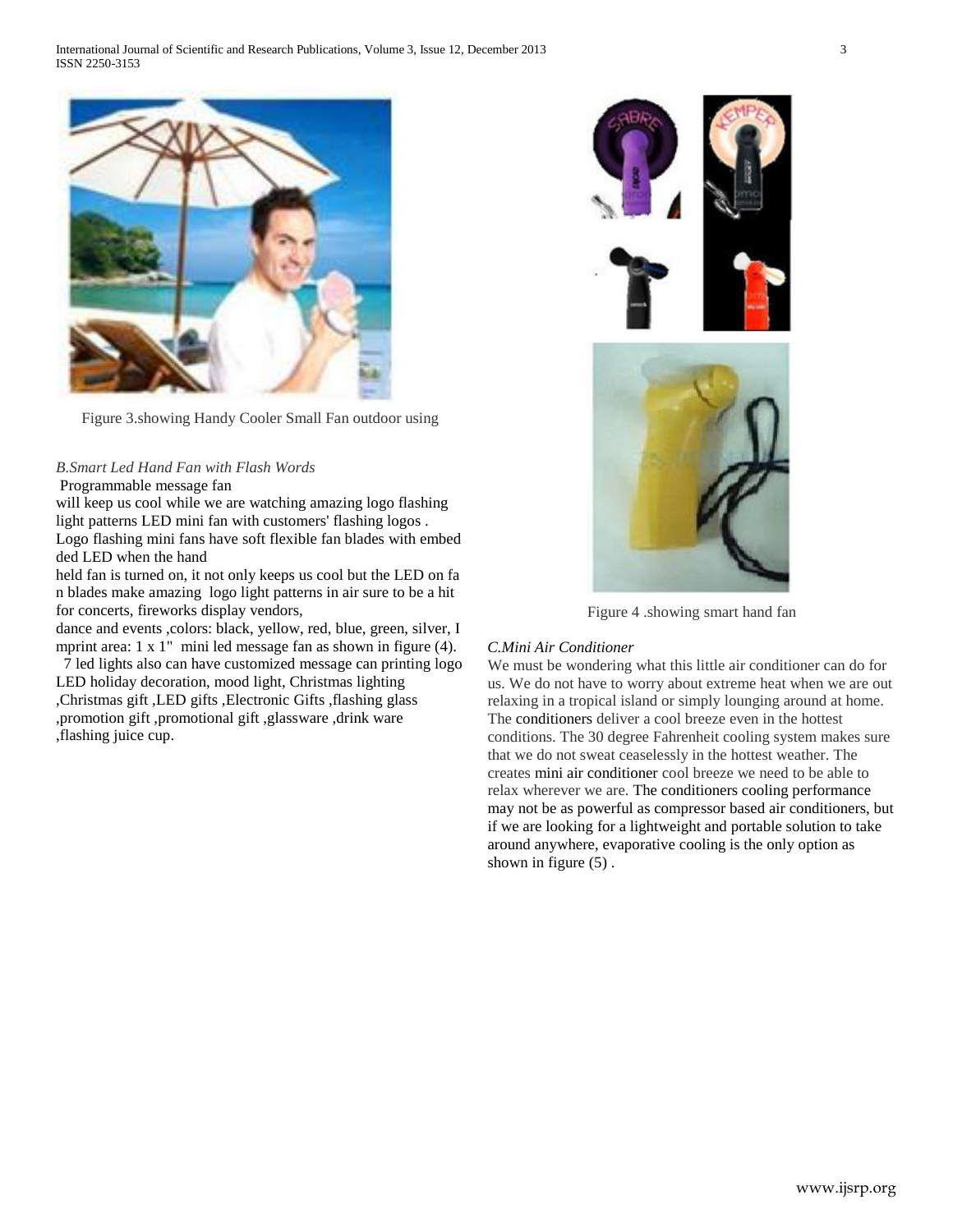



Figure 5 .showing mini air conditioner After handy cooler and mini air conditioner as well as some hand fans and used outside the home researcher noted that the proposed design is different in terms of shape , internal structure and components that will be offered by search below.

### III. **METHODOLOGY**

### *A. The proposal Design*

The Researcher was able to prepare drawings illustrate the design in terms of shape shows the initial design elements in preparation for the preparation of prototypes and engineering drawings , this form as shown in Figure ( 6)



Figure 6 .showing proposal design illustration Composed of the body of an external Multi inside DC motor operates fan with battery 1.5 volts and is installed behind the fan net made of natural fibers to absorb the cold water that falls from the top through the valve located in the container snow installed top of cooler as shown in Figure (7) which shows the basic elements of cooler as follows:

- 1 )Air cooler outer body
- 2 ) Portable ice container
- 3 ) Key control valve cold water
- 4 ) Net made of natural fibers( wet filter)
- 5 ) Circuit for charging the battery and operating

6-Charging pins



Figure 7 .showing proposal design elements

After selecting the items through sketches and illustrations and determining dimensions , Researcher could implementation models experimental raw material to hold preliminary experiments as well, and the following experiments make adjustments implementation of the first sample material can be implemented in ways that samples using Teflon was operated machines metalworking essential for the implementation of the exoskeleton or body air cooler and installation of the constituent elements of the air cooler to appear in its final form as shown in Figure ( 8)



Figure 8 .showing proposal design prototype model